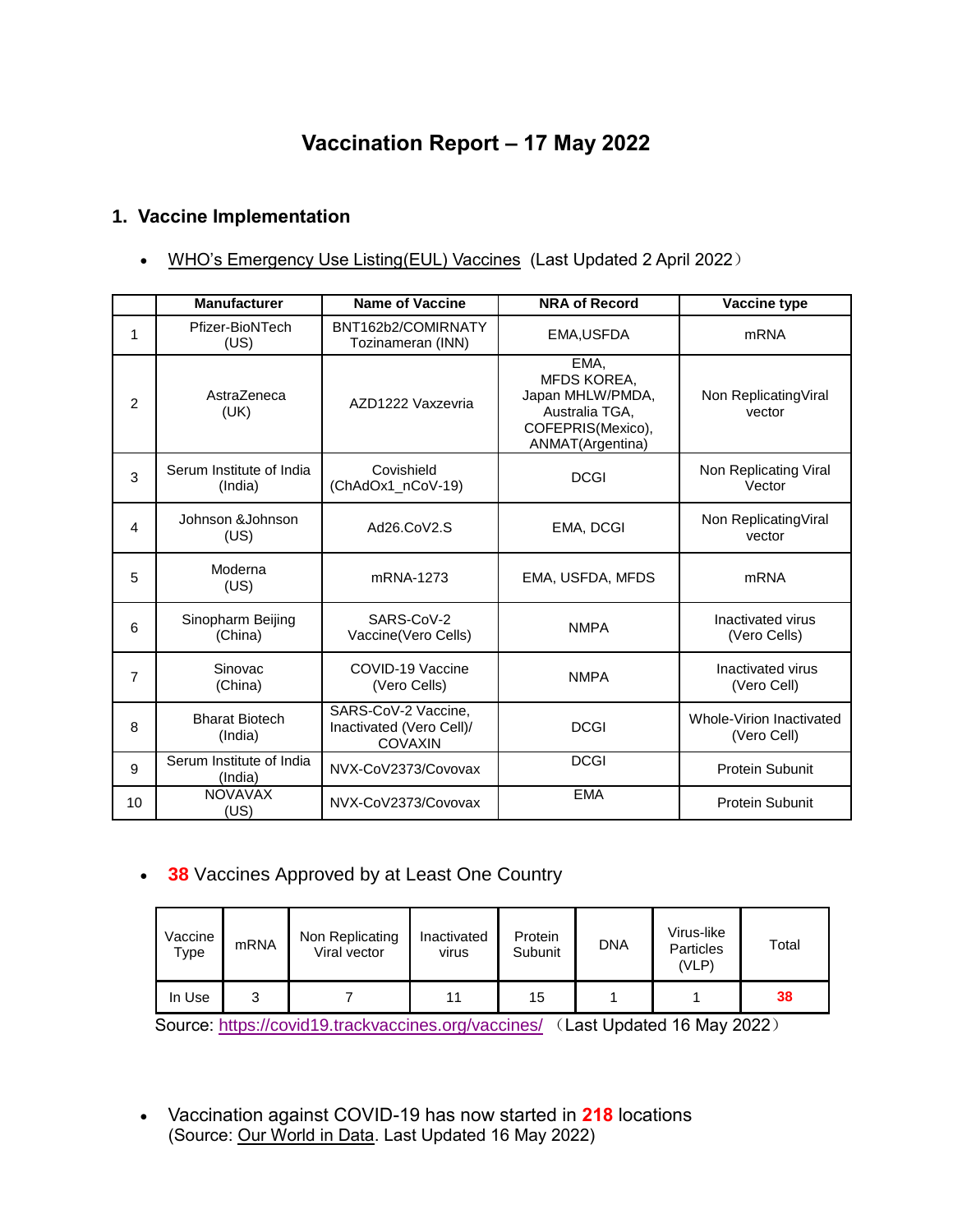| Location  | <b>Doses Given</b> | <b>Complete Initial Protocol</b><br>(% of population) | <b>Partly Vaccinated</b><br>(% of population) |
|-----------|--------------------|-------------------------------------------------------|-----------------------------------------------|
| Worldwide | 11.73 billion      | 4.70 billion<br>$(59.68\%)$                           | 5.17 billion<br>$(65.65\%)$                   |

About this data:

a: This data changes rapidly and might not reflect doses still being reported. It may differ from other sites & sources. b: Where data for full vaccinations is available, it shows how many people have received at least 1 dose and how many people have been fully vaccinated (which may require more than 1 dose).Where data for full vaccinations isn't available, the data shows the total number of vaccine doses given to people. Since some vaccines require more than 1 dose, the number of fully vaccinated people is likely lower.

Share of people vaccinated against COVID-19, May 16, 2022

c: It only has full vaccination totals in some locations.



Source: Official data collated by Our World in Data<br>Note: Alternative definitions of a full vaccination, e.g. having been infected with SARS-CoV-2 and having 1 dose of a 2-dose protocol, are ignored to maximize comparability between countries

### Share of people who completed the initial COVID-19 vaccination protocol, May 16, 2022

Dur Worl<br>in Data

Total number of people who received all doses prescribed by the initial vaccination protocol, divided by the total population of the country.



Source: Official data collated by Our World in Data - Last updated 17 May 2022 OurWorldInData.org/coronavirus . CC BY Note: Alternative definitions of a full vaccination, e.g. having been infected with SARS-CoV-2 and having 1 dose of a 2-dose protocol, are ignored to maximize comparability between countries.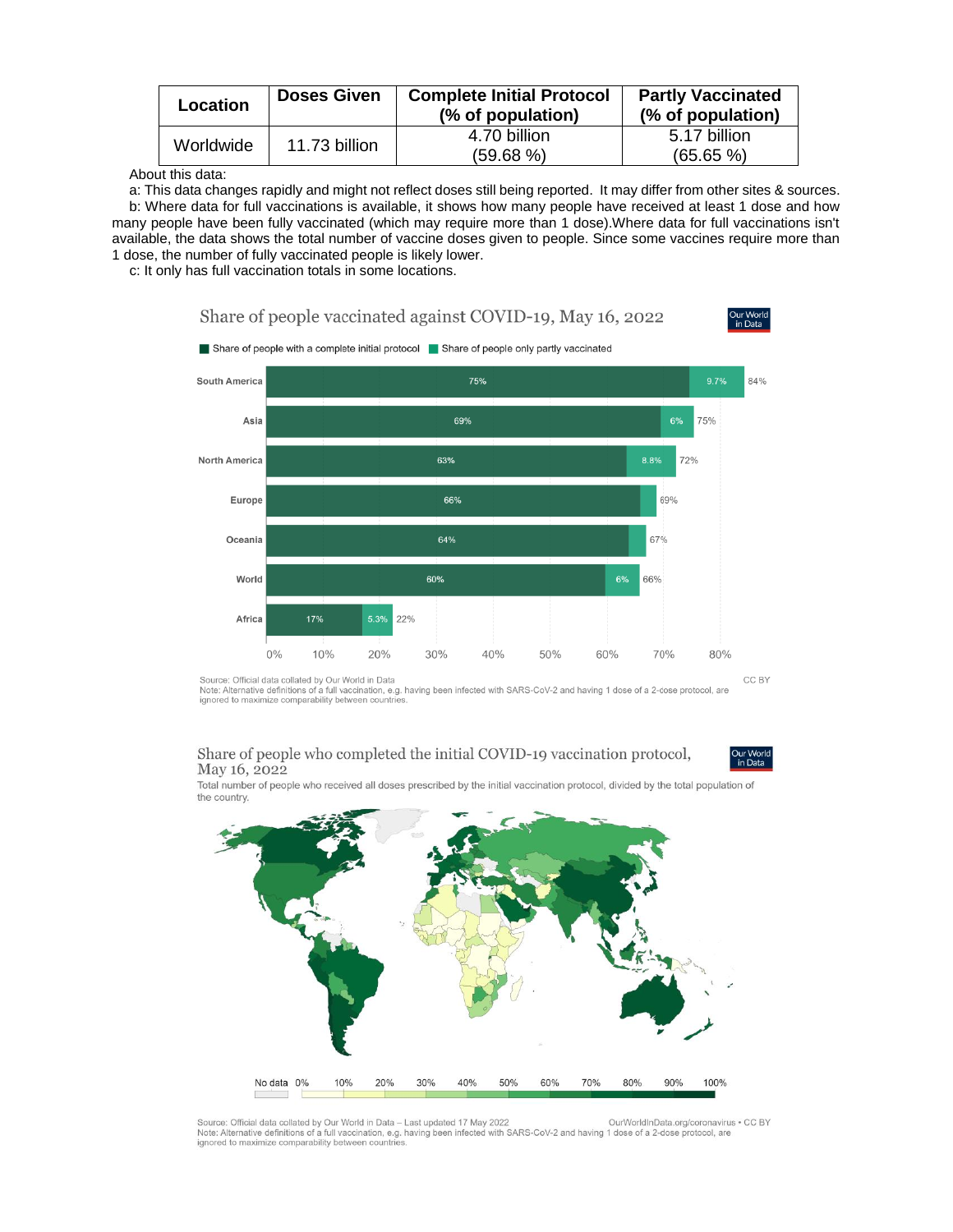COVID-19 vaccine boosters administered per 100 people, May 15, 2022 Total number of vaccine booster doses administered, divided by the total population of the country. Booster doses are doses administered beyond those prescribed by the original vaccination protocol.



Source: Official data collated by Our World in Data - Last updated 16 May 2022

COVID-19 vaccination policy, May 9, 2022 Policies for vaccine delivery. Vulnerable groups include key workers, the clinically vulnerable, and the elderly. "Others" include select broad groups, such as by age.



Source: Oxford COVID-19 Government Response Tracker, Blavatnik School of Government, University of Oxford - Last updated 10 May 2022 OurWorldInData.org/coronavirus . CC BY

### 2. Vaccine effectiveness against symptomatic infection for Alpha, Delta and **Omicron variants**

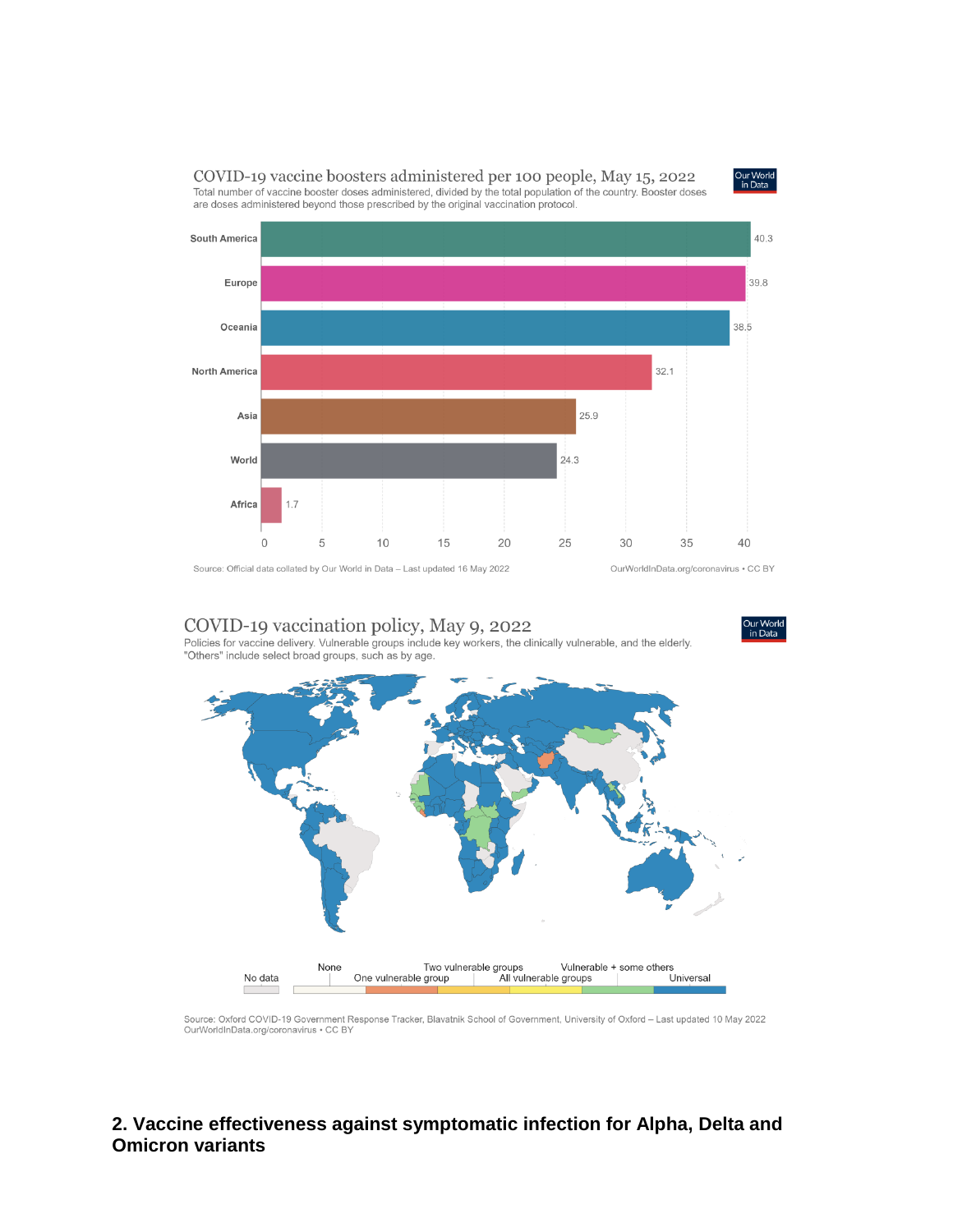| <b>Vaccine Status</b>                              | <b>Vaccine Effectiveness</b>                                                                         |                                                                                                                                                                        |                                                                                                  |  |  |
|----------------------------------------------------|------------------------------------------------------------------------------------------------------|------------------------------------------------------------------------------------------------------------------------------------------------------------------------|--------------------------------------------------------------------------------------------------|--|--|
|                                                    | Alpha                                                                                                | <b>Delta</b>                                                                                                                                                           | <b>Omicron</b>                                                                                   |  |  |
| 1 Dose (BNT162b2 or<br>ChAdOx1 nCoV-19)            | 48.7% (95%Cl: 45.5-51.7%) <sup>1</sup><br>66%(BNT162b2) <sup>4</sup><br>64% (ChAdOx1) <sup>4</sup>   | 30.7% (95%Cl: 25.2-35.7%) <sup>1</sup><br>56%(BNT162b2) <sup>4</sup><br>$67\%$ (ChAdOx1) <sup>4</sup><br>82% (95% CI:73-91%) <sup>7</sup>                              |                                                                                                  |  |  |
| 1 Dose (mRNA-1273)                                 | $83%^{4}$                                                                                            | $72%^4$                                                                                                                                                                |                                                                                                  |  |  |
| 1 Dose(Sinopharm or<br>Sinovac)                    |                                                                                                      | 13.8%, (95%CI: -60.2-54.8%) <sup>3</sup>                                                                                                                               |                                                                                                  |  |  |
| 2 Doses (BNT162b2)                                 | <b>93.7%</b> (95%Cl: 91.6-95.3) <sup>1</sup><br>76% (95%CI: 69-81%) <sup>2</sup><br>89% <sup>4</sup> | 88% (95%CI: 85.3-90.1%) <sup>1</sup><br>42% (95% CI: 13-62%) <sup>2</sup><br>$87%^{4}$<br>93%(95% CI: 88-97%/12-18Y) <sup>5</sup><br>93% (95% CI: 88-97%) <sup>7</sup> | 50% (95% CI: 35%-62%) <sup>8</sup>                                                               |  |  |
| 2 Doses (ChAdOx1<br>$nCoV-19$                      | <b>74.5% (95%CI: 68.4-79.4%)</b> <sup>1</sup>                                                        | 67.0% (95%CI: 61.3-71.8%) <sup>1</sup>                                                                                                                                 |                                                                                                  |  |  |
| 2 Doses (mRNA-1273)                                | 86%, (95%CI: 81-90.6%) <sup>2</sup>                                                                  | <b>76%, (95% CI: 58-87%)<sup>2</sup></b>                                                                                                                               | 30.4% (95% CI: 5.0%-49.0%) <sup>9</sup>                                                          |  |  |
| 2 Doses(Sinopharm or<br>Sinovac)                   |                                                                                                      | 59.0%, $(95\%$ CI: 16.0-81.6%) <sup>3</sup>                                                                                                                            |                                                                                                  |  |  |
| 3 Doses (BNT162b2)                                 |                                                                                                      | 95.33% (SD 6.44) <sup>6</sup><br>86.1% (95% CI, 67.3 to 94.1) <sup>11</sup>                                                                                            | 67.2% (95% CI: 66.5-67.8%)<br>at 2 to 4 weeks $10$<br>49.4% (95% CI, 47.1 to 51.6) <sup>11</sup> |  |  |
| 3 Doses(mRNA-1273)                                 |                                                                                                      |                                                                                                                                                                        | 62.5% (95% CI: 56.2-67.9%) <sup>9</sup><br>47.3% (95% CI, 40.7 to 53.3) <sup>11</sup>            |  |  |
| 2 Doses (BNT162b2) +<br>1Dose(mRNA-1273)           |                                                                                                      |                                                                                                                                                                        | 73.9% (95% CI: 73.1-74.6%)<br>at 2 to 4 weeks $10$                                               |  |  |
| 2 Doses(ChAdOx1<br>nCoV-<br>19)+1Dose(BNT162b2)    |                                                                                                      |                                                                                                                                                                        | 62.4% (95% CI, 61.8-63.0) at<br>2 to 4 weeks $10$                                                |  |  |
| 2 Doses (ChAdOx1<br>nCoV-19)+ 1Dose<br>(mRNA-1273) |                                                                                                      |                                                                                                                                                                        | 70.1% (95% CI, 69.5 to 70.7)<br>at 2 to 4 weeks <sup>10</sup>                                    |  |  |

References:

- 1) [Effectiveness of Covid-19 Vaccines against the B.1.617.2 \(Delta\) Variant](https://www.nejm.org/doi/pdf/10.1056/NEJMoa2108891?articleTools=true)
- 2) [Comparison of two highly-effective mRNA vaccines for COVID-19 during periods of Alpha](https://www.medrxiv.org/content/10.1101/2021.08.06.21261707v1.full.pdf)  [and Delta variant prevalence](https://www.medrxiv.org/content/10.1101/2021.08.06.21261707v1.full.pdf)
- 3) [Efficacy of inactivated SARS-CoV-2 vaccines against the Delta variant infection in](https://www.tandfonline.com/doi/full/10.1080/22221751.2021.1969291)  [Guangzhou: A test-negative case-control real-world study](https://www.tandfonline.com/doi/full/10.1080/22221751.2021.1969291)
- 4) [Effectiveness of COVID-19 vaccines against variants of concern in Ontario, Canada](https://www.medrxiv.org/content/10.1101/2021.06.28.21259420v2.full.pdf)
- 5) [Effectiveness of BNT162b2 Vaccine against Delta Variant in Adolescents](https://www.nejm.org/doi/pdf/10.1056/NEJMc2114290?articleTools=true)
- 6) [A RCT of a third dose CoronaVac or BNT162b2 vaccine in adults with two doses](https://www.medrxiv.org/content/10.1101/2021.11.02.21265843v1.full.pdf)  [of CoronaVac](https://www.medrxiv.org/content/10.1101/2021.11.02.21265843v1.full.pdf)
- 7) [Effectiveness of BNT162b2 Vaccine against Delta Variant in Adolescents](https://www.nejm.org/doi/full/10.1056/NEJMc2114290?query=featured_home)
- 8) [Effectiveness of BNT162b2 Vaccine against Omicron Variant in South Africa](https://www.nejm.org/doi/full/10.1056/NEJMc2119270)
- 9) [Effectiveness of mRNA-1273 against SARS-CoV-2 omicron and delta variants](https://www.medrxiv.org/content/10.1101/2022.01.07.22268919v1)
- 10) [Covid-19 Vaccine Effectiveness against the Omicron \(B.1.1.529\) Variant](https://www.nejm.org/doi/full/10.1056/NEJMoa2119451?query=featured_home)
- 11) [Effect of mRNA Vaccine Boosters against SARS-CoV-2 Omicron Infection in Qatar](https://www.nejm.org/doi/full/10.1056/NEJMoa2200797)

## **3. Latest Relevant Articles**

- [BNT162b2-induced memory T cells respond to the Omicron variant with preserved](https://www.nature.com/articles/s41564-022-01123-x)  [polyfunctionality](https://www.nature.com/articles/s41564-022-01123-x)
- [Evaluation of mRNA-1273 Covid-19 Vaccine in Children 6 to 11 Years of Age](https://www.nejm.org/doi/full/10.1056/NEJMoa2203315)